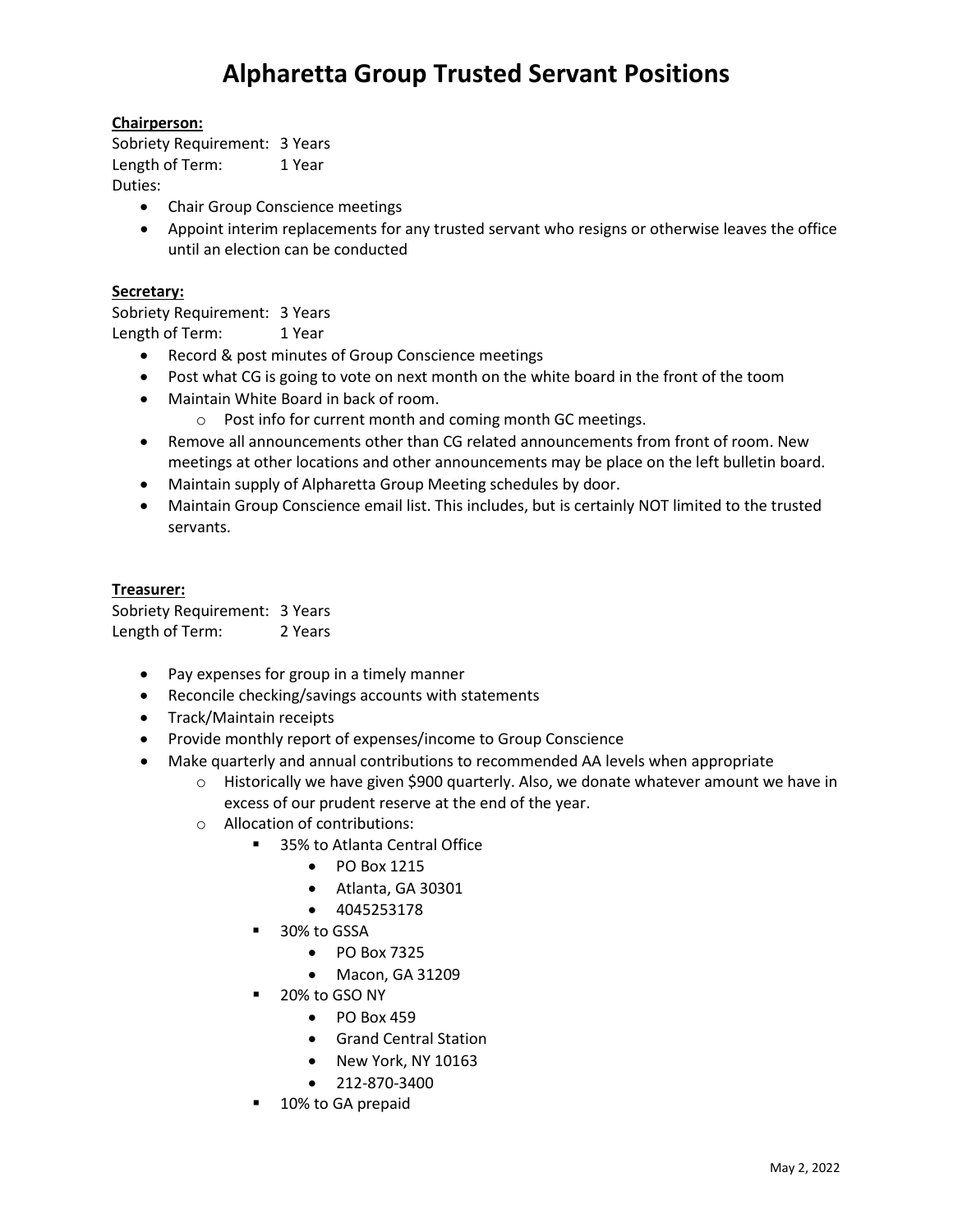- PO Box 7325
- Macon, GA 31209
- 5% to Zone
	- District 13L/Zone
	- PO Box 3623
	- Alpharetta, GA 30023
- Participate in monthly group conscience meetings

#### **GSR:**

Sobriety Requirement: 3 Years Length of Term: 1 Year

#### **Alternate GSR:**

Sobriety Requirement: 3 Years Length of Term: 1 Year

## **Collections**

Sobriety Requirement: 3 years Length of Term: 1 Year

- Retrieve envelopes from safe at least once a week
- Check to ensure all scheduled meetings have an envelope. Report missing envelopes to Group Conscience
- Sort and organize collections and deposit into Wells Fargo Account
- Bill Counter will be provided

#### **Intergroup Rep:**

Sobriety Requirement: 6 months Length of Term: 1 Year

#### **Alternate Intergroup Rep:**

Sobriety Requirement: 6 months Length of Term: 1 Year

### **Literature:**

Sobriety Requirement: 6 months Length of Term: 1 Year

- Maintain Books (Order and Stock)
- Each week check the literature display case. Ensure at least two copies of each book are available.
- Each week check the pamphlet display and replenish as needed
- Literature is stored in the lock cabinet in the closet.
- Binder in cabinet with list of literature available to order. Cost and price are located on the sheet
- New comer packs are in the cabinet. Make sure there is an ample supply in the bookcase in main room
- Hard cover Big Books are for sale. Also needs to be copies available for meetings. Group copies are in the mild create.
- Books can be ordered by calling Central Office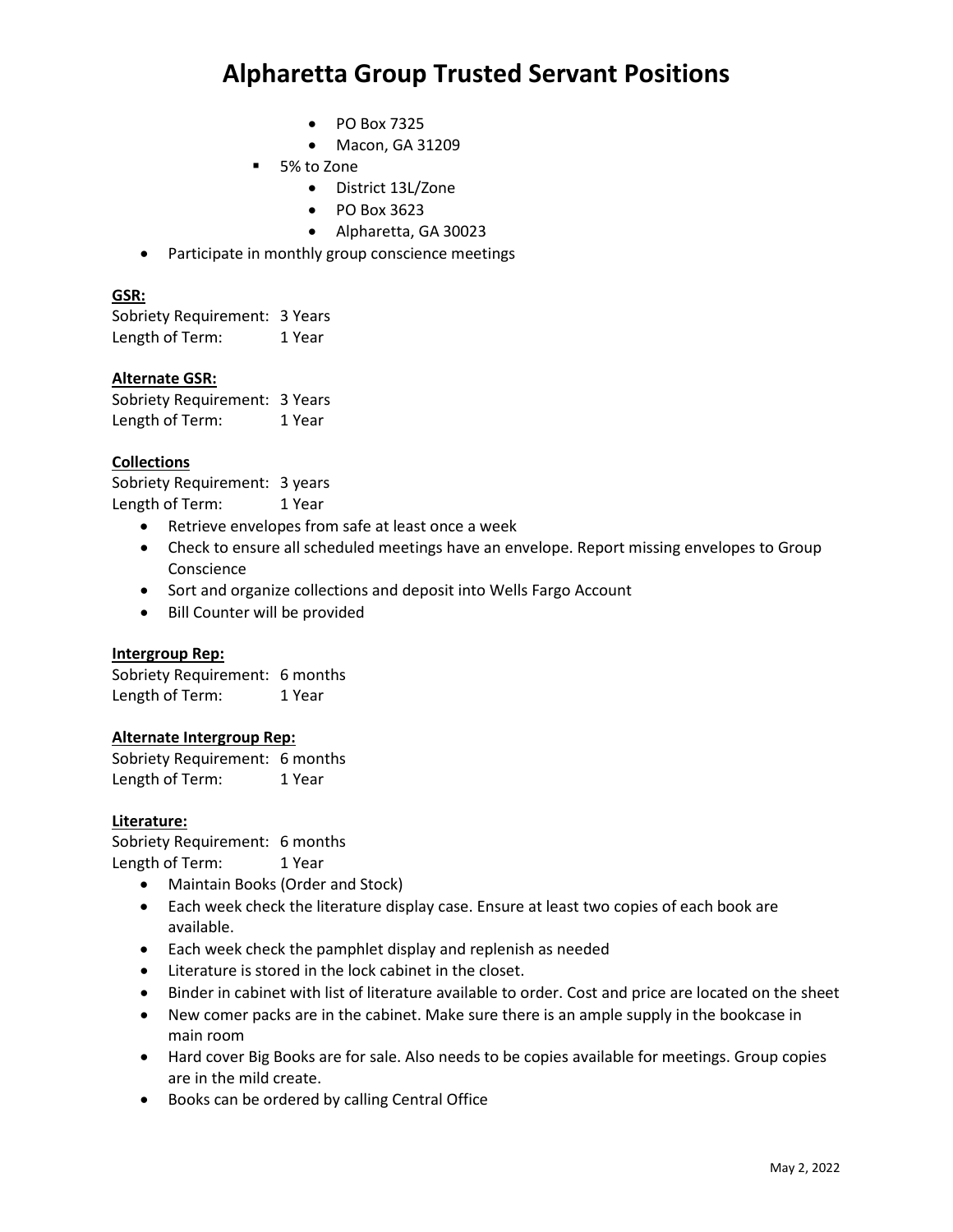- o 404-525-3178.
- o Our group number is AG007
- o Books ship directly to literature person
- o Bill is sent to treasurer

Books to always have in stock (at minimum):

- AA Comes of Age
- Alcoholics Anonymous (The Big Book)
- As Bill Sees It
- Came to Believe
- Daily Reflections
- Dr. Bob and the Good Ol' Timers
- Living Sober
- Pass It On
- Sermon on the Mount
- The Twelve Steps and Twelve Traditions (12&12)
- Twenty-four Hours a Day

#### **Cleaning:**

Sobriety Requirement: 6 months Length of Term: 1 Year

#### **Grapevine:**

Sobriety Requirement: 6 months Length of Term: 1 Year

- Order and Stock Grapevines
- How many do we order each month

#### **Chips:**

Sobriety Requirement: 6 months Length of Term: 1 Year

#### Chips

- Every 3-5 days check chip caddies in both large and small rooms and replenish
- White chips and Visitor Chips usually need to be refilled once a week
- Additional chips can be ordered by calling Central Office-404-525-3178. Our group number is AG007. Chips ship directly to chip person, bill is sent to treasurer.
- Visitor Chips must be ordered from independent company
- Custom Imprint-Strongsville, OH 440-238-4488. Minimum order is 300, must pay with credit card.

Anniversary Medallions-Supply Box

- Every 10 days check anniversary board-note name and number of years
- Put anniversary medallion in plastic bag, place sticker with member name and anniversary number on top of bag. Place in box at leaders table
- All anniversary chips must be completed by birthday meeting, last Friday of month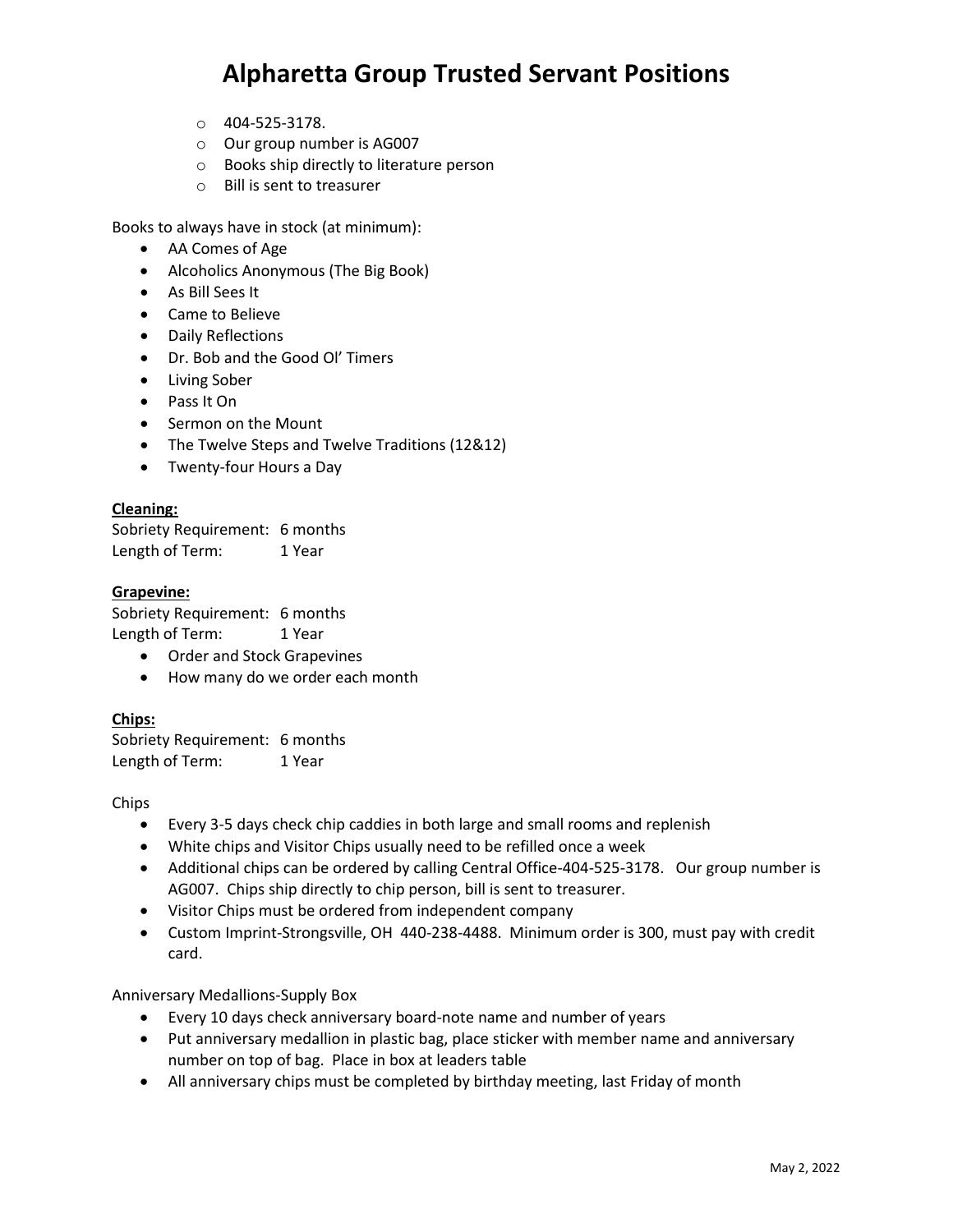- Additional chips can be ordered by calling Central Office-404-525-3178. Our group number is AG007. Chips ship directly to chip person, bill is sent to treasurer.
- Keep a supply of at least 10 chips for years 1-10, other years order as needed
- Once a quarter look in box and see if any chips have not been picked up and return to supply box

#### **Supplies:**

Sobriety Requirement: 6 months Length of Term: 1 Year

#### **Building/Facilities:**

Sobriety Requirement: 6 months Length of Term: 1 Year

#### **Sunday night Speaker Meeting:**

Sobriety Requirement: 6 months Length of Term: 2 persons, six months each (Nov-April, May-Oct)

- Chair Speaker Meeting every Sunday evening at 7:00
- Line up speaker for the meeting each week

#### **Birthday Meeting**

Sobriety Requirement: 6 months Length of Term: 1 Year

- Chair Birthday meeting the last Friday of every month
- Line up speaker for Birthday meeting

#### **Corrections**

Sobriety Requirement: 6 months Length of Term: 1 Year

- The Corrections Chairperson ("CC") for Alpharetta Group/AA is a year long service position which is an elected position after nomination and agreement to serve. Sobriety requirements are as outlined in the Alpharetta Group's Service Manual. In addition, such person should be cognizant of the 10th, 11th, and 12th Traditions and willing to honor them. Such person should develop tact and diplomacy in dealing with officials and inmates of the various Department of Corrections.
- The CC's primary responsibility is to identify State, County, and Municipal correction facilities that allow AA to carry the message into their respective facilities. Once these facilities are identified, contact person information should be obtained so that any CC may contact such person to arrange for a group member to qualify to become certified to enter such facility.
- Some facilities have strict qualifying requirements while others only require for example an ID such as a Georgia driver license to enter the facility.
- The CC should contact the Area 16 (Georgia) Corrections Chairperson in order to best identify which State, County and Municipal governments have facilities that allow members to carry the message inside the facilities. As of 1/1/2020 David Jenkins 706-990-1134 acts in that capacity.
- In carrying the message behind the walls, the CC or any member should always follow the facilities guidelines regarding inmate contact, proper attire, and what items may be brought to the inmates; i.e. books, paper, pencils, pens.